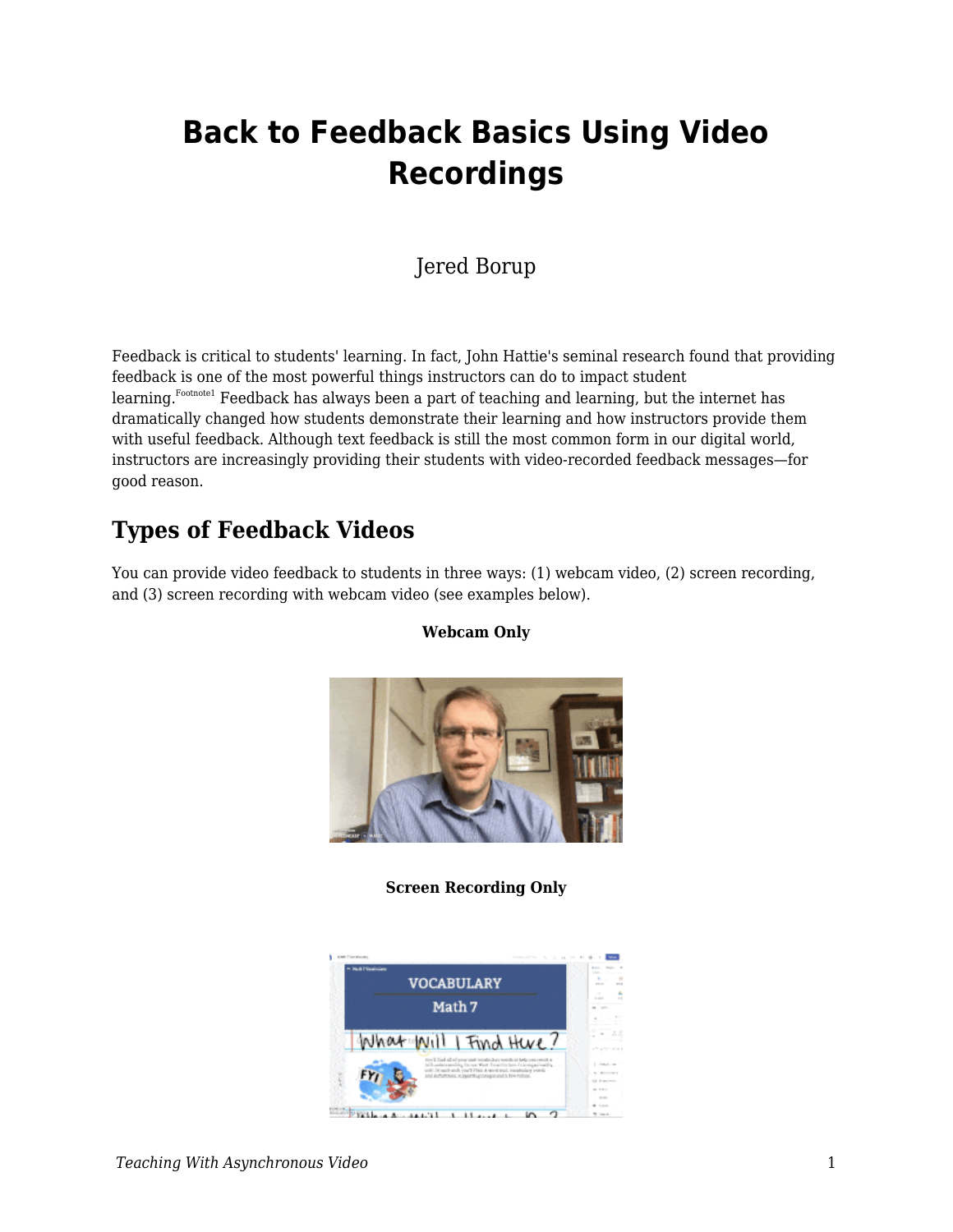#### **Screen Recording with Webcam**



Each type of video feedback can be used for different purposes.

- **Webcam** videos are appropriate when you are providing feedback that doesn't require you to show student work. By only showing your webcam video, you can help students form a sense of connection with you and know that your goal is to facilitate their learning.
- **Screen recording** videos are appropriate when you need to show and verbally describe specific aspects of students work. For instance, if a student created a project, such as a website, image, or document, showing specific parts of the project as you are giving feedback—as seen in figure 1—can be an effective way to provide feedback. In these videos, students can see their work and hear the instructor's voice but can't actually see the instructor speaking.
- **Screen recording with webcam** videos combine the best of both worlds by placing a small webcam video within the screen recording video. With most tools, however, the webcam video is fairly small, so it can be difficult for students to connect with you, if that is your purpose. Furthermore, if you are not careful, the webcam video can cover up portions of the screen that you are trying to describe. Some tools allow you to change the size and location of the webcam or even remove it completely.

Regardless of the type of video that teachers use to provide feedback, the nature of recording a video allows them to provide more information to students. However, simply providing more feedback is unlikely to benefit students unless it is also quality feedback.

#### **Quality Feedback, and How Video Can Help**

Considering the amount of time instructors spend providing feedback, the topic is surprisingly underresearched. I echo Michael Eraut, who said "We need more feedback on feedback."Footnote2 When reviewing the research on feedback, my co-authors and I identified three elements of quality feedback.Footnote3 Specifically, quality feedback should be **timely**, **friendly**, and **specific** (see figure 2).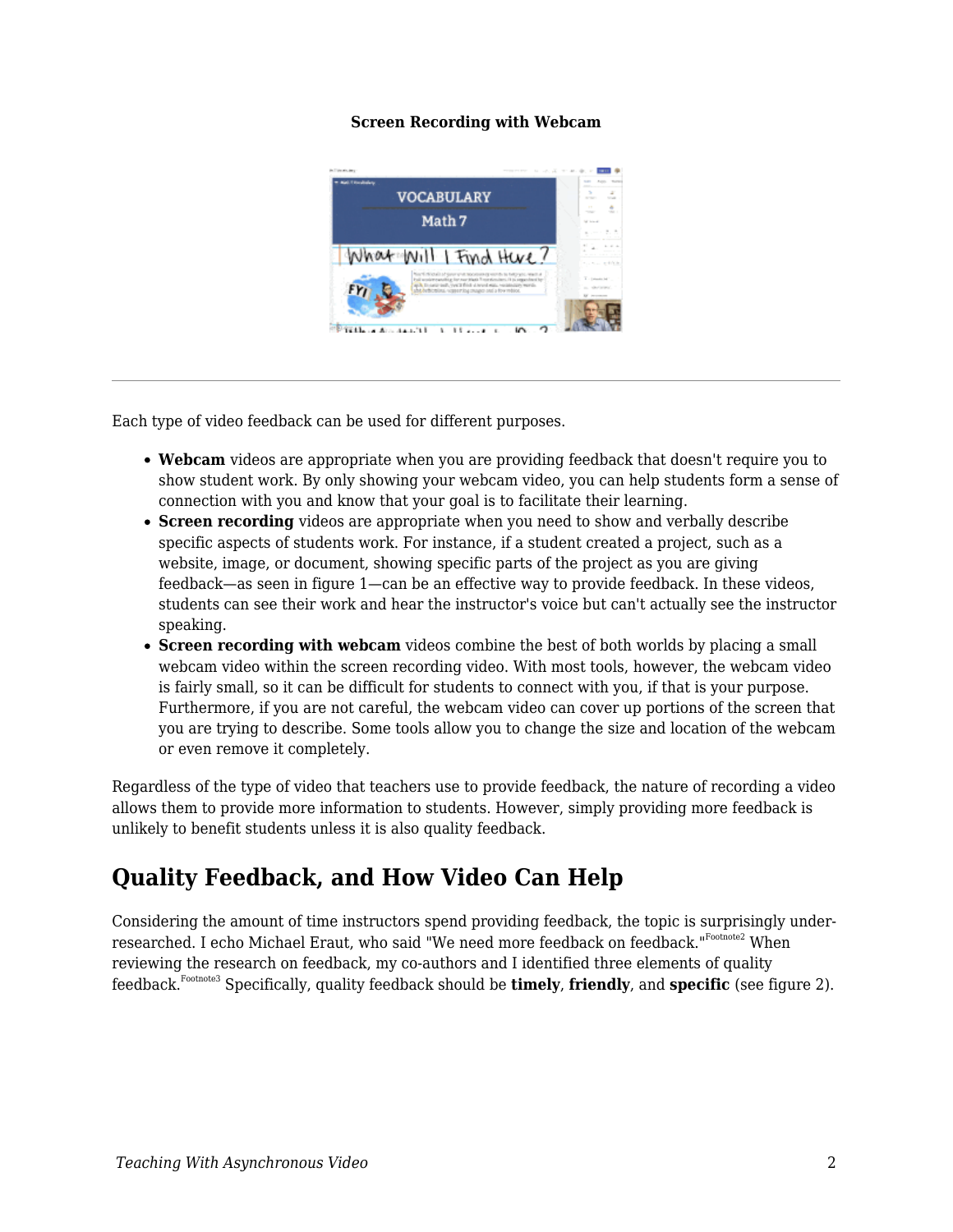

**Figure 2. Characteristics of effective feedback**

### **Using Video to Provide Feedback That Is Specific and Timely**

The primary purpose of feedback is to improve student performance. However, not only should feedback highlight what students need to improve and how to improve it, but it should also affirm to students the specific strengths of their work. It's highly important that feedback comments be grounded in a student's actual performance. If not, it can harm their learning. For instance, if a student did poorly on an assignment but then got a "Great work!" comment, this feedback could reinforce low effort or poor performance, as seen in the following clip from the sitcom "Friends" when Joey was trying to learn French.

What is Good Feedback?

Providing feedback takes time. As a result, giving students comments that are both timely and specific can be a challenge. Too often teachers either provide quick, generic feedback or provide feedback that is specific but not timely. Having to pick one over the other can be frustrating for teachers. Furthermore, even when instructors take the time to review students' work thoroughly, if they only provide students with scores on a rubric and/or generic-sounding comments, students may question whether the instructors really reviewed their work at all, as in the video below.

Mr. D

Teachers increasingly provide students with feedback via video in an attempt to give more-detailed comments that are rooted in students' specific work. Video comments can also be quicker than providing text feedback when the feedback needs to be detailed and unique to the student (i.e., when copying and pasting text comments would not work). Greg Grimsby at George Mason University provided the video feedback below, which shows feedback on a student's animation—this is a good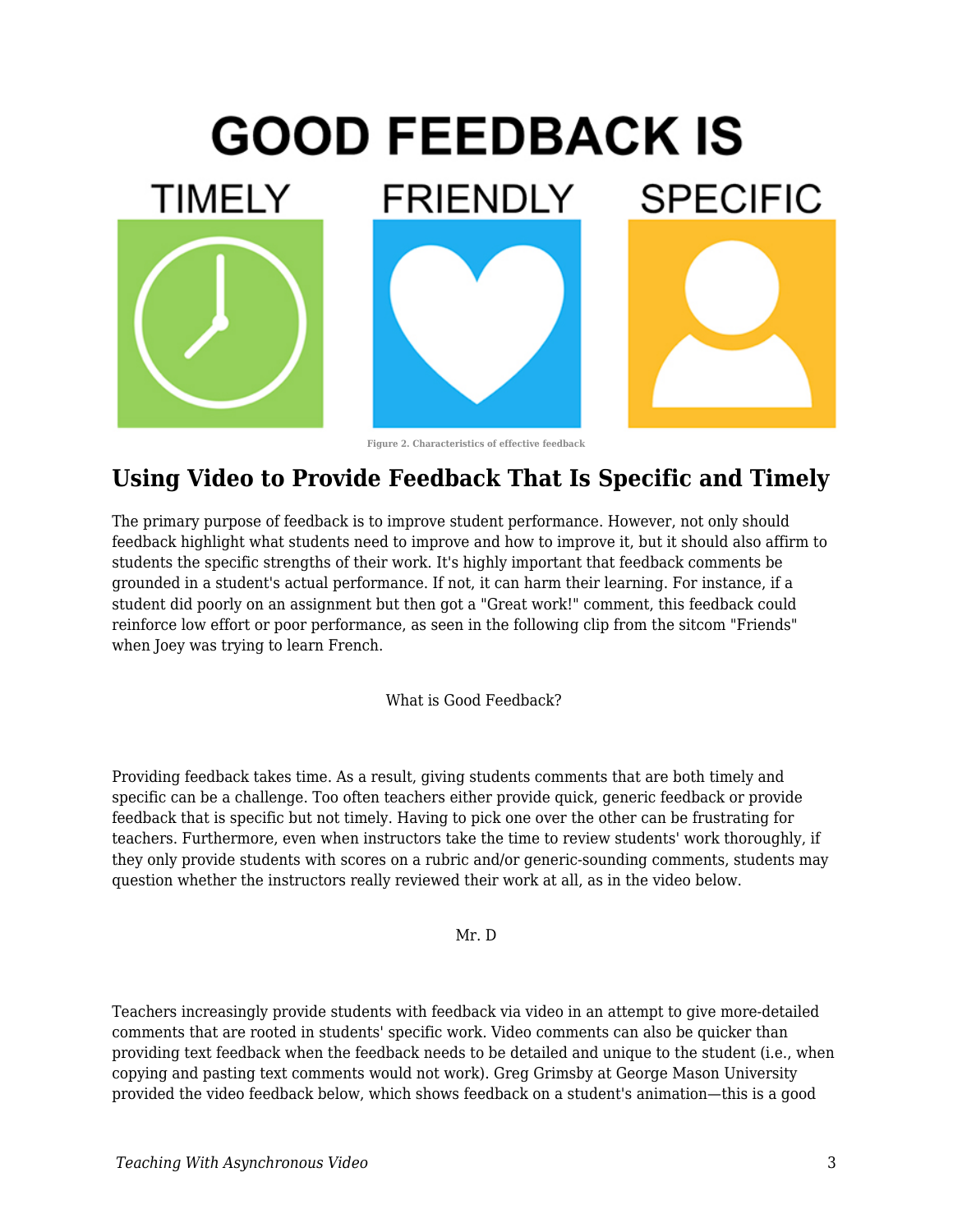example of the value of this kind of feedback. As you watch the video, imagine how difficult it would have been to give that level of detail in text.

Example of Screencast Feedback

One drawback of providing feedback by video is that students might find it more difficult to refer back to specific parts of the feedback. This is especially important when students are asked to go back to their project and make revisions based on instructor feedback. In other cases, it just makes more sense to provide feedback in text. For instance, if an instructor is reading a student's essay and needs the student to add a comma in a sentence, the student does not need a video explaining that. As a result, in many cases we recommend that instructors provide feedback using some combination of text and video. For instance, if a student has submitted an essay in a word processing document, the teacher can track edits directly within the document but then provide a video feedback comment describing the overall strengths and areas that can be improved. Similarly, as you review students' work, you might jot down notes on what you would like to highlight in your video comment. If these comments are typed on your computer, you can easily send them to the student with a video comment that elaborates on those points.

Example of Screencast Feedback

# **Providing Friendly Feedback**

Even though your feedback will likely correct students' work, it should be delivered in a friendly manner that strengthens rather than harms the instructor–student relationship. One drawback of text is that the recipient can misinterpret the meaning behind the message. In video, the instructor can communicate using facial expressions and body language that remove much of the ambiguity present in text-only messages. That said, if the instructor is trying to hide frustration or displeasure, text is a better choice because in a video, the student will see the frustration all over the instructor's face. Sometimes ending a sentence with an exclamation mark is easier than showing actual excitement.

In an online learning environment, friendly feedback is a great way to build relationships with others. In the following video you can see how Christine McLaughlin, a sixth-grade teacher, used video to correct her math students' pronunciation. The students had been posting videos defining various math vocabulary, and several had mispronounced the term "finite." She was kind in her correction while also showing her students a little bit of her world. It is a simple example but shows how video can be used to provide correction gently and in a way that strengthens the instructor–student relationship.

FlipGrid Feedback Example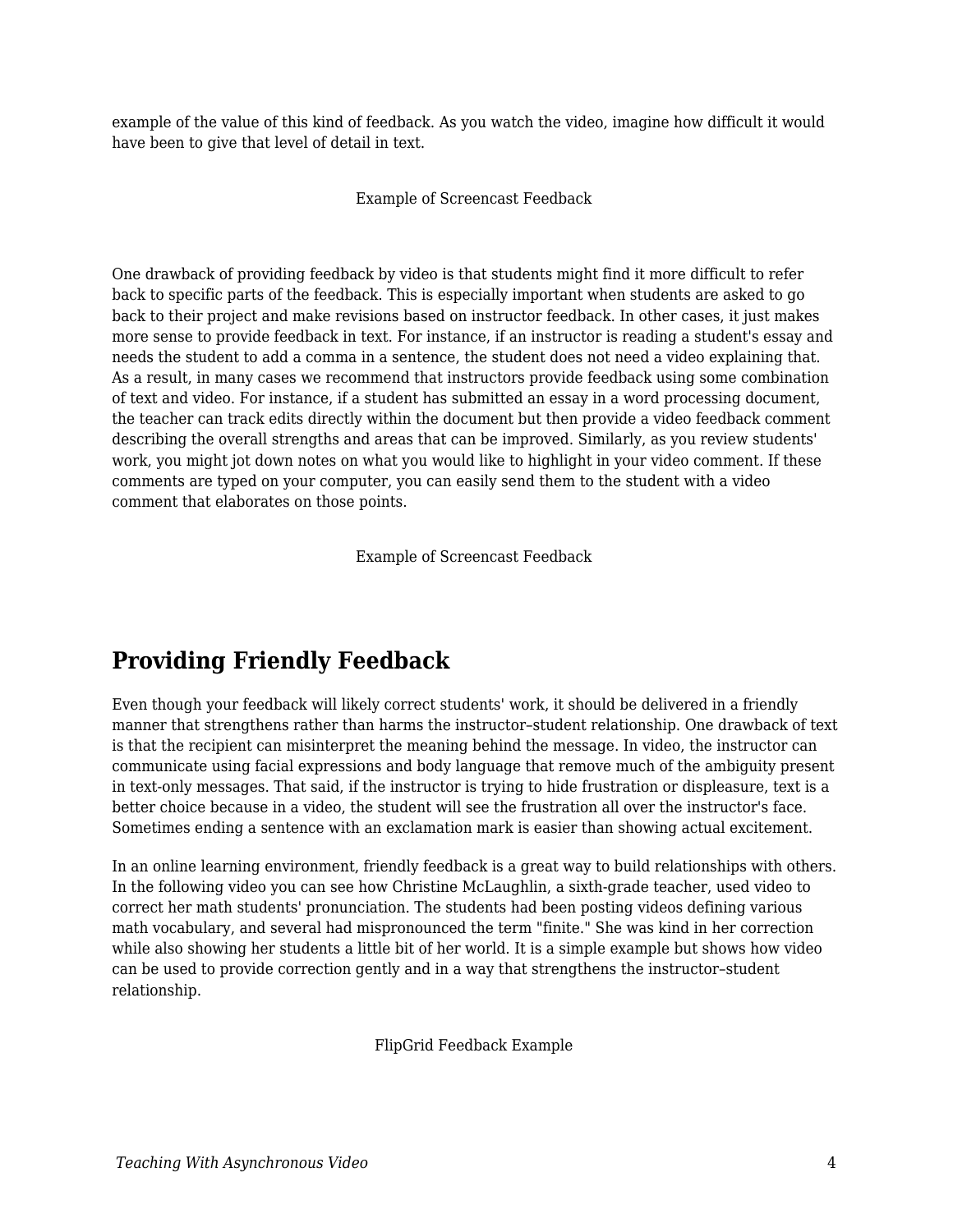Video alone isn't enough to make our feedback friendly. We also need to structure what we say in a way that balances the praise with the critiques while still being social and friendly. One approach to ensure that your feedback is balanced and friendly is to apply the Feedback Cheeseburger. Notice that we added steam coming off the burger to emphasize that feedback burgers should be served quickly, while they are still fresh.



**Figure 2. Feedback Cheeseburger, created by the George Mason University's College of Education and Human Development Online Teaching Initiative (licensed under CC BY SA)**

The following video is an example of a feedback comment that followed the model of the Feedback Cheeseburger. Notice that this video features Christine McLaughlin, the same teacher who provided the webcam video comment above. In this case she chose to provide feedback as a screen recording because she needed to highlight specific portions of the students' website.

Example Screencast Feedback Following the Feedback Cheeseburger

#### **Conclusion**

Regardless of the context, quality feedback should be timely, friendly, and specific. At times this can be especially time consuming to provide online using only text, so we encourage instructors to consider how video messages could improve the feedback that they provide to students. The goal is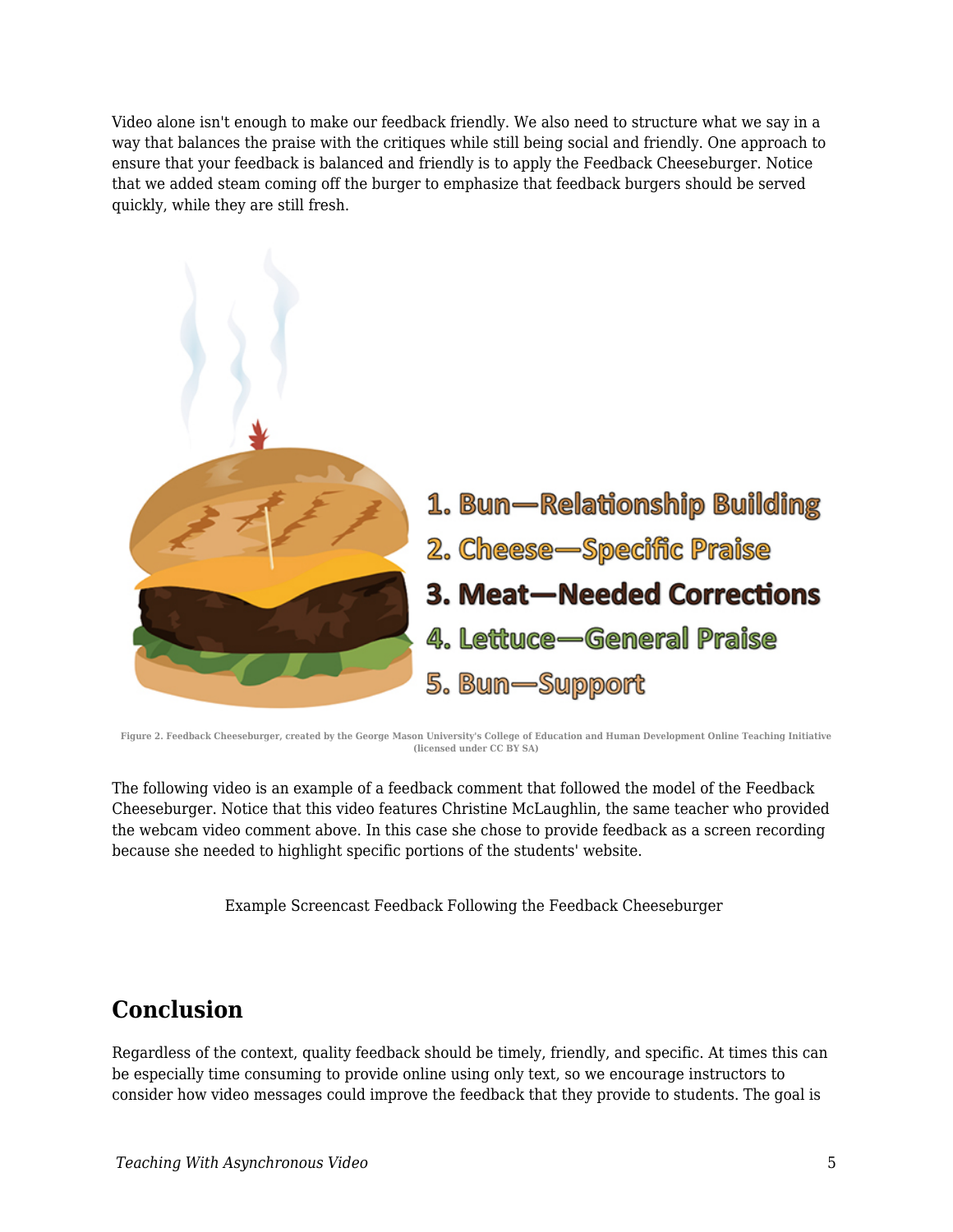not to use video feedback for all students on all assignments. Rather, instructors strategically use video when it likely to make the feedback more timely, friendly, and/or specific.

# **Acknowledgment**

This chapter was written with the support of EdConnect and previously published at [https://edtechbooks.org/-jNq.](https://er.educause.edu/blogs/2021/2/back-to-feedback-basics-using-video-recordings)

#### **Notes**

- 1. John Hattie, *[Visible Learning: A Synthesis of Over 800 Meta-Analyses Relating to Achievement](https://www.routledge.com/Visible-Learning-A-Synthesis-of-Over-800-Meta-Analyses-Relating-to-Achievement/Hattie/p/book/9780415476188)*[,](https://www.routledge.com/Visible-Learning-A-Synthesis-of-Over-800-Meta-Analyses-Relating-to-Achievement/Hattie/p/book/9780415476188) (New York: Routledge, 2009).
- 2. Michael Eraut, ["Feedback,"](https://doi.org/doi:10.1111/j.1473-6861.2006.00129.x) *Learning in Health and Social Care* 5, no. 3 (September 2006): 111–118.
- 3. Jered Borup, Richard E. West, and Rebecca Arlene Thomas, ["The Impact of Text versus Video](https://www.researchgate.net/publication/273641078_The_impact_of_text_versus_video_communication_on_instructor_feedback_in_blended_courses) [Communication on Instructor Feedback in Blended Courses,"](https://www.researchgate.net/publication/273641078_The_impact_of_text_versus_video_communication_on_instructor_feedback_in_blended_courses) *Educational Technology Research and Development* 63, no. 2 (April 2015): 161–184.